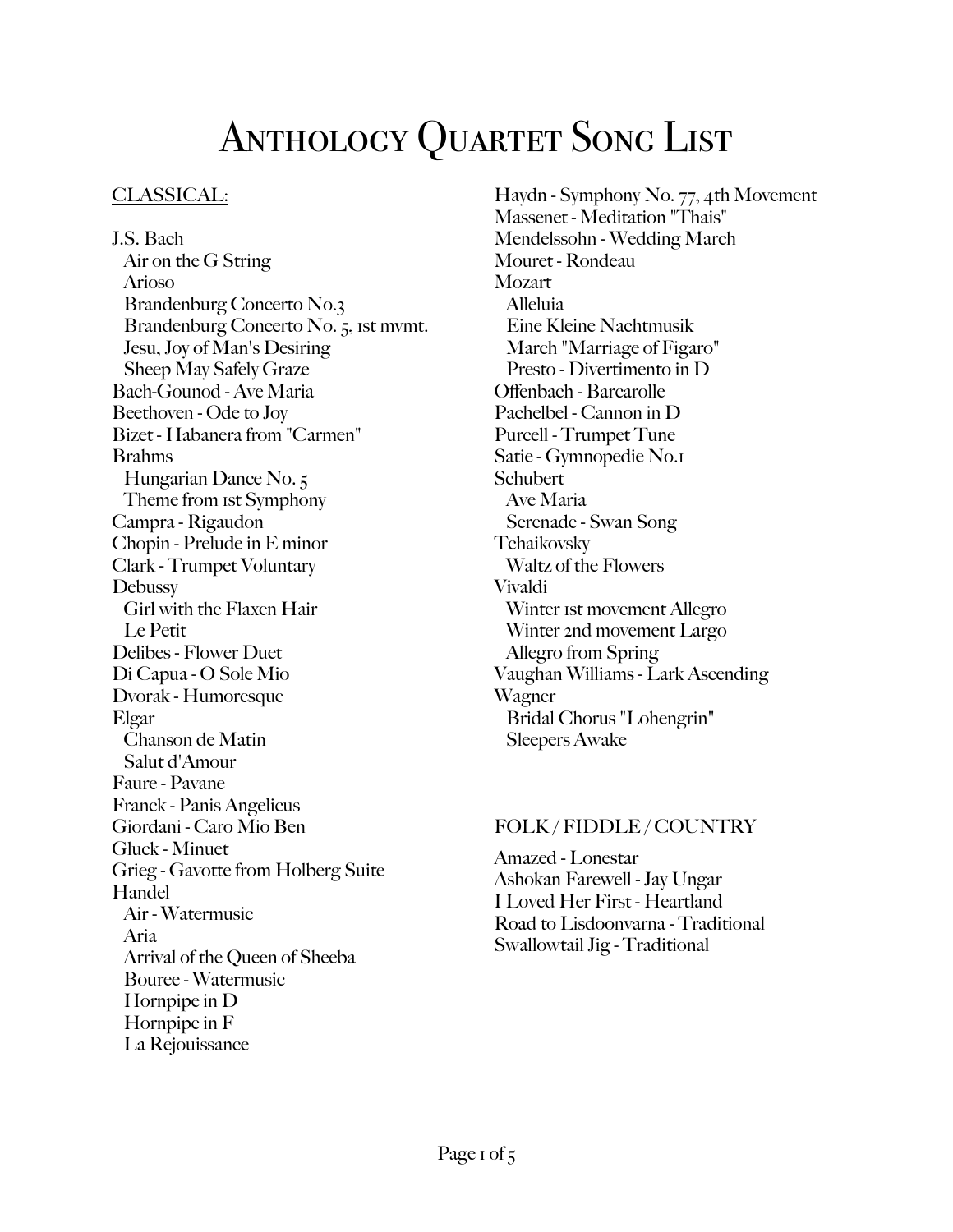#### POP / ROCK

 $1,2,3,4$  - Plain White  $T^s$ \* 2 Become 1 - Spice Girls A Hard Day's Night - Beatles A Sky Full of Stars - Coldplay Ain't No Mountain - Marvin Gaye Africa - Toto Attention - Charlie Puth All About That Bass - Meghan Trainor All of Me - John Legend All You Need is Love - Beatles And I Love Her - The Beetles Atlantic City - Bruce Springsteen Bag Guy - Billie Eilish Beautiful - Bazzi/Cabello Believer - Imagine Dragons Best Day of My Life - American Authors Bittersweet Symphony - The Verve Blackbird - Beatles Bohemian Rhapsody - Queen Brown Eyed Girl - Van Morrison Can't Help Falling in Love With You - Elvis Can't Stop the Feeling - Justin Timberlake Chasing Cars - Snow Patrol Cheap Thrills - Sia Cheers to Life - Voice Clocks - Coldplay Come On Eileen - Dexys Midnight Runners Crazy Little Thing Called Love - Elvis++ Creep - Radiohead Dance Monkey - Tones and I Dancing With a Stranger - Sam Smith Demons - Imagine Dragons Despacito - Luis Fonsi Don't Stop Believing - Journey Don't Worry, Be Happy - Bobby McFerrin Eight Days a Week - The Beetles Eleanor Rigby - The Beetles Every Breath You Take - Sting Everything - Michael Buble Falling Slowly - Glen Hansard Fireflies - Owl City Firestone - Kygo Fix You - Coldplay Forget You - Cee-Lo Green

Free Fallin' - Tom Petty Fresh Eyes - Andy Grammar++ Get Lucky - Daft Punk Good Day Sunshine - Beatles Girls Like You - Maroon 5 Hallelujah - Leonard Cohen Happy - Pharrell Williams Halo - Beyonce Harvest Moon - Neil Young Havana - Camila Cabello Heathens - Twenty One Pilots Here Comes the Sun - Beatles Hey Jude - Beatles Hey There Delilah - Plain White T's Ho Hey - The Lumineers++ How Sweet It Is - James Taylor I Can See Clearly Now - Johnny Nash I Get to Love You - Ruelle I Wanna Hold Your Hand - The Beetles I Was Made For Loving You - Tori Kelly I'll Be - Edwin McCain++ I'm Gonna Be (500 Miles) - The Pretenders I'm Yours - Jason Mraz In My Life - Beatles In My Place - Coldplay In the Name of Love - Martin Garrix Island In the Sun - Weezer Isn't She Lovely - Stevie Wonder I Wish - Stevie Wonder Jar of Hearts - Christina Perri Just Give Me a Reason - Pink Just the Two of Us - Bill Withers++ Just the Way You Are - Bruno Mars Kashmir -Led Zeppelin Life on Mars - David Bowie Lovely - Billie Eilish Love Me Do - Beatles Love Me Tender - Elvis Presley Lucky - Jason Mraz Make You Feel My Love - Adele/ Dylan++ Marry You - Bruno Mars Montero - Lil Nas X My Cherie Amour - Stevie Wonder My Girl - The Temptations Natural Woman - Aretha Franklin Nothing's Gonna Stop Us Now - Starship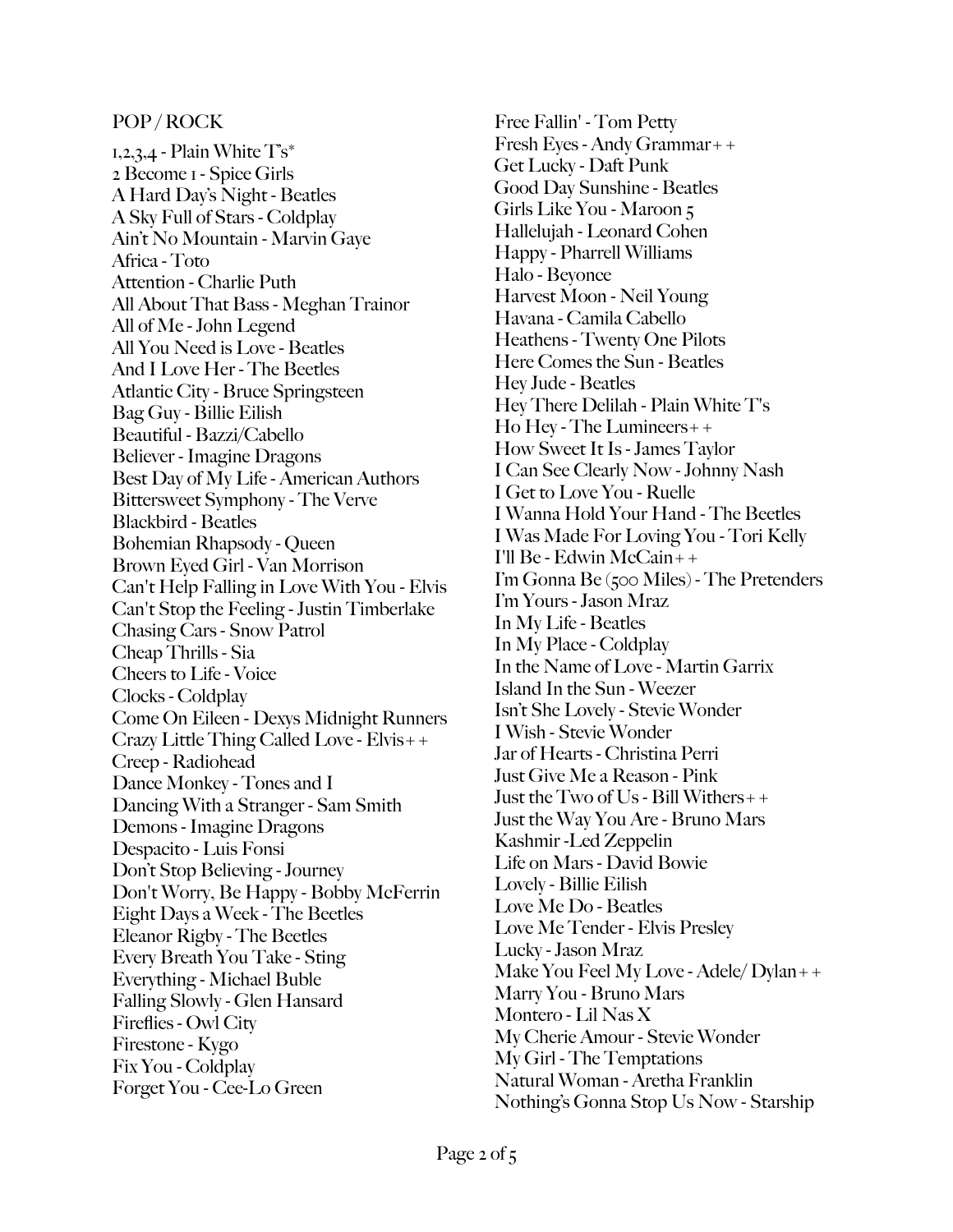#### POP / ROCK, continued

Nothing Else Matters - Metallica No Time to Die - Billie Eilish Oh, Pretty Woman - Roy Orbison On Top of the World - Imagine Dragons++ Perfect - Ed Sheeran++ Point of it All - Anthony Hamilton P.S. I Love You - Beatles Radioactive - Imagine Dragons Ribbon in the Sky - Stevie Wonder Rockabye Baby - Clean Bandit Roxanne - Sting Safe and Sound - Capital Cities Samson - Regina Spektor Say Yes - Elliott Smith Seven Nation Army - The White Stripes Shape of You - Ed Sheeran Sky Full of Stars - Coldplay So Happy Together - The Turtles Something Just Like This - Chainsmokers Somewhere Only We Know - Keane Stairway to Heaven - Led Zeppelin Stand By Me - Ben E. King Stay With Me - Sam Smith Stitches - Shawn Mendes Stronger - Kelly Clarkson Sweet Caroline - Neil Diamond Sweet Child of Mine - Guns N' Roses Sweet Dreams - Eurythmics Take On Me - A-Ha Time After Time - Cyndi Lauper Tiny Dancer - Elton John Thank U, Next - Ariana Grande The Ballad of Mona Lisa - Panic at the Disco The Best of Queen The Book of Love - Peter Gabriel The Point of it All - Anthony Hamilton The Scientist - Coldplay The Way I Am - Ingrid Michaelson Uptown Funk - Mark Ronson/Bruno Mars Valerie - Amy Winehouse Video Killed the Radio Star - The Buggles Viva La Vida - Coldplay\* Vivir Mi Vida - Marc Anthony\* Watermelon Sugar - Harry Styles

We Can Work it Out - Beatles We Don't Talk Anymore - Charlie Puth Wildest Dreams - Taylor Swift Wonderful World - Sam Cooke Yellow - Coldplay Y.M.C.A. - Village People You Are the Reason - Calum Scott Youngblood - 5 Seconds of Summer Your Song - Elton John

# FILM / THEATER/ VIDEO GAMES

A Thousand Years - Christina Perri All I Ask of You - Andrew Lloyd Weber Always Remember Us "A Star is Born" Amapola - Morricone As the World Falls Down - David Bowie Cantina Band "Star Wars" - John Williams Concerning Hobbits - Howard Shore Dear Theodosia - From "Hamilton" Love of a Princess - Braveheart Love Theme from Cinema Paradiso Fragments of Memories "Final Fantasy VIII" Game of Thrones Theme - Ramin Djawadi Have You Ever Really Loved - Bryan Adams Harry Potter Medley Hedwig's Theme - John Williams Ice Dance "Edward Scissorhands" - Elfman I'll Be There for You "Friends TV Theme" Kisses and Cake "P.S. I Love You" Love Love Theme "Cinema Paradiso" - Morricone Merry Go Round of Life - Joe Hisaishi Moon River "Breakfast at Tiffany's" My Favorite Things "Sound of Music" My Heart Will Go On - James Horner Path of the Wind - Joe Hisaishi Pretty Woman - Roy Orbison Pokemon Medley - Gameboy Themes Por Una Cabeza "Scent of a Woman" Rewrite the Stars - "Greatest Showman"\* Romance in the Air "Legend of Zelda" Skyfall "James Bond" - Adele\* Somewhere Over the Rainbow- Harold Arle Speak Softly Love "Godfather" - Nino Rota Star Trek Theme - Next Generation Story Book Love "Princess Bride" - DeVille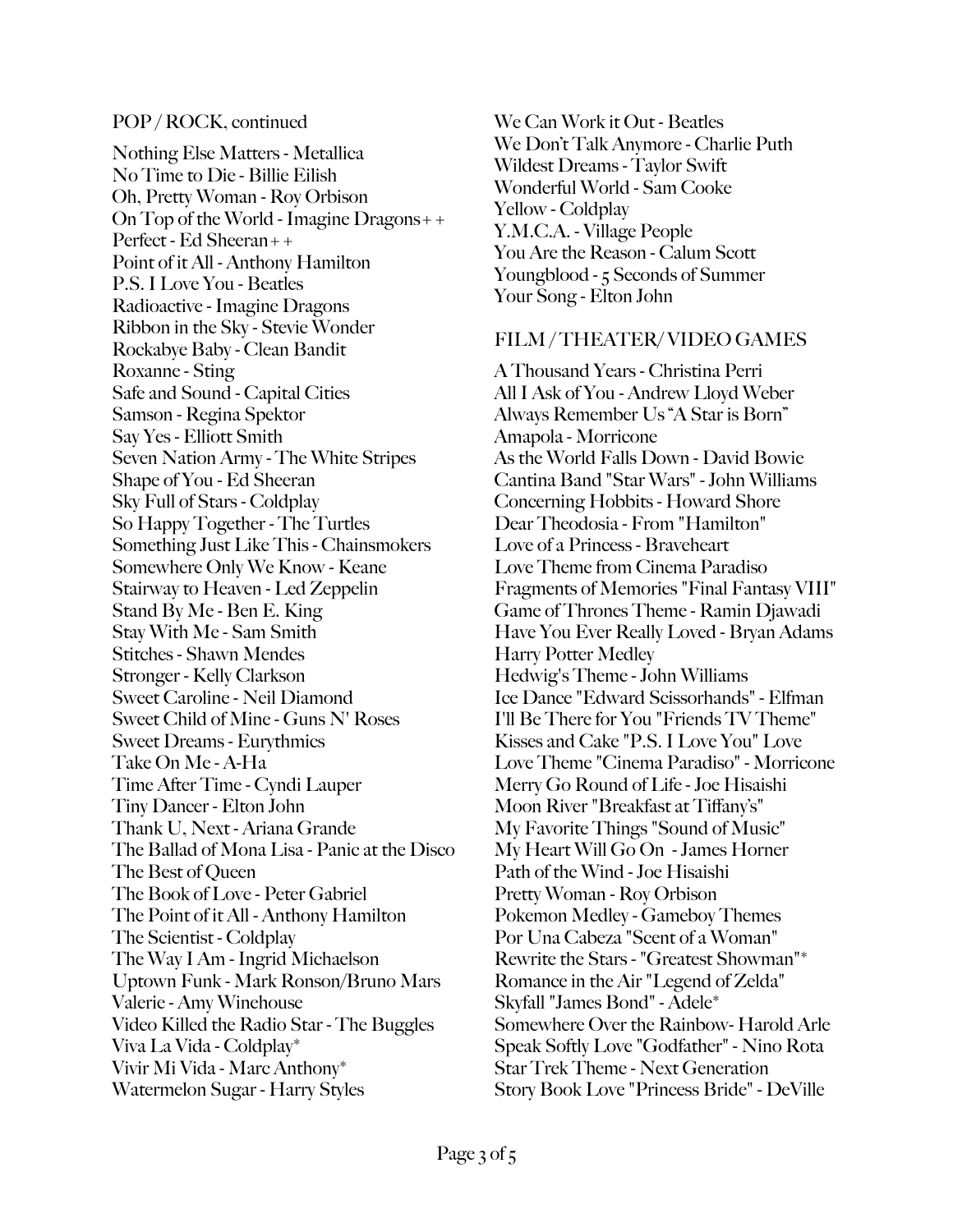# FILM / THEATER/GAMES, cont.

Studio Ghibli Medley Super Mario Medley The Legend of Zelda Theme - Koji Kondo Theme from "The Mandelorian" Through the Eyes of Love "Ice Castles" Turning Page "Twilight" - Sleeping at Last\* Under the Sea Wind Scene "Chrono Trigger" Wii Home Screen Theme We Are Going to Be "Napoleon Dynamite" Yule Ball "Harry Potter - Patrick Doyle

#### JAZZ / EASY LISTENING

At Last - Etta James Autumn Leaves - Joseph Kosma++ Besame Mucho Beyond the Sea - Charles Trenet Blue Moon - Hart/ Rodgers Blue Skies - Irving Berlin Come Away With Me - Norah Jones Don't Know Why - Nora Jones Embraceable You - Gershwin Feeling Good - Buble Fly Me to the Moon - Bart Howard It Had to Be You - Isham Jones La Vie en Rose - Edith Piaf L.O.V.E. - Kaempert++ Love Me Tender - Elvis Presley Only Time - Enya Pennies from Heaven - Johnson & Burke River Flows in You - Yiruma Over the Rainbow - Harold Arlen Song from Secret Garden Smoke Gets in Your Eyes - Jerome Kern Strangers in the Night - Campfert 'Til There Was You - Meredith Wilson Girl From Ipanema - Antonio Carlos Jobim The Prayer - Celine Dion The Way You Look Tonight - Jerome Kern Time to Say Goodbye - Sartori What a Wonderful World - Louis Armstrong When I Fall in Love - Victor Young

# **DISNEY**

A Dream is a Wish - Mack David Aladdin Medley A Whole New World "Aladdin" Beauty and the Beast Medley Bella Notte "Lady and the Tramp" Be Our Guest - Alan Menken Colors of the Wind "Pocahontas" Edelweiss "Sound of Music" He's a Pirate "Pirates of the Caribbean" How Far I'll Go - Lin-Manuel Miranda I See the Light "Tangled" - Alan Menken Kiss the Girl - Alan Menken Married Life "Up" - Michael Giacchino My Favorite Things "Sound of Music" Part of Your World - Alan Menken Someday My Prince Will Come - Churchill So This is Love "Cinderella" - Mack David The Bare Necessities "Jungle Book" This is Halloween - Danny Elfman Under the Sea "The Little Mermaid" Waltz from Sleeping Beauty - Tchaikovsky\* When You Wish Upon a Star - Washington You've Got a Friend In Me - Newman